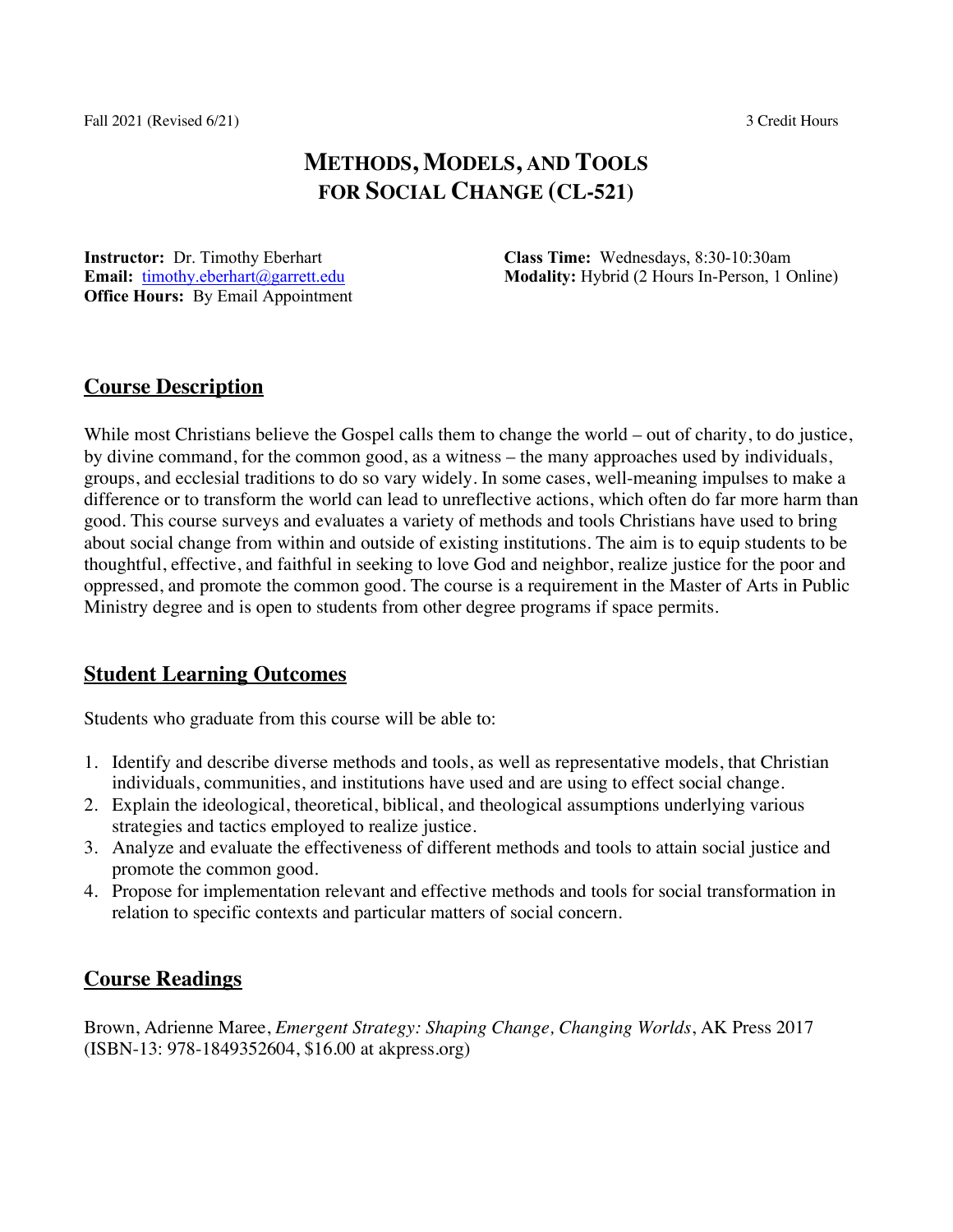McFague, Sallie, *Blessed Are the Consumers: Climate Change and the Practice of Restraint*, Fortress Press, 2013 (ISBN-13: 978-0800699604, \$24.00 at fortresspress.com)

Harder, Cameron, *Discovering the Other: Asset-Based Approaches for Building Community Together*, May 6, 2013, Rowman & Littlefield Publishers 2013 (ISBN-13: 978-1566994293, \$26.00 at rowman.com)

Chambers, Edward T., *Roots for Radicals: Organizing for Power, Action, and Justice*, Bloomsbury 2018 (ISBN-13: 978-1350043121, \$17.95 at bloomsbury.com)

hooks, bell, *Teaching to Transgress: Education as the Practice of Freedom*, Routledge 1994 (ISBN-13: 978-0415908085, \$35.96 at routledge.com)

Wink, Walter, *Jesus and Nonviolence: A Third Way,* Fortress Press 2003 (ISBN-13: 978-0800636098, \$9.99 at fortresspress.com)

Janus, Kathleen Kelly, *Social Startup Success: How the Best Nonprofits Launch, Scale Up, and Make a Difference,* Da Capo Lifelong Books 2018 (ISBN-13: 978-0738219905, \$12.72 at amazon.com)

McAlevey, Jane F., *No Shortcuts: Organizing for Power in the New Gilded Age*, Oxford University Press 2018 (ISBN-13: 978-0190868659, \$18.23 at amazon.com)

Wolff, Richard D., *Democracy at Work: A Cure for Capitalism*, Haymarket Books 2012 (ISBN-13: 978- 1608462476, \$10.50 at haymarketbooks.org)

Greenleaf, Robert K, *The Power of Servant-Leadership*, Berrett-Koehler Publishers 1998 (ISBN-13: 978-1576750353, Price \$27.95 at penguinrandomhouse.com)

Barber II, William J., *Revive Us Again: Vision and Action in Moral Organizing*, Beacon Press 2018 (ISBN-13: 978-0807025604, \$18.00 at penguinrandomhouse.com)

# **Course Requirements**

**A. Weekly Mapping Exercise**\* (due by Tuesday at 5pm) – **22%** 

- 1. *Based on the week's readings, briefly describe a) the method for social change, as well as b) the particular tools recommended for practitioners of that approach.*
- 2. *Explain underlying assumptions (ideological, theological, etc.) that shape the method and tools.*
- 3. *Research and briefly describe an example of a Christian model of this particular method, past or present.*
- 4. *Summarize key insights from the online interview (see below).*
- 5. *Suggest possible strengths and weaknesses of this approach.*
- 6. *Identify ways this method and set of tools might be coopted by forces of domination and oppression.*

\* Expectations and a template will be reviewed the first week of class.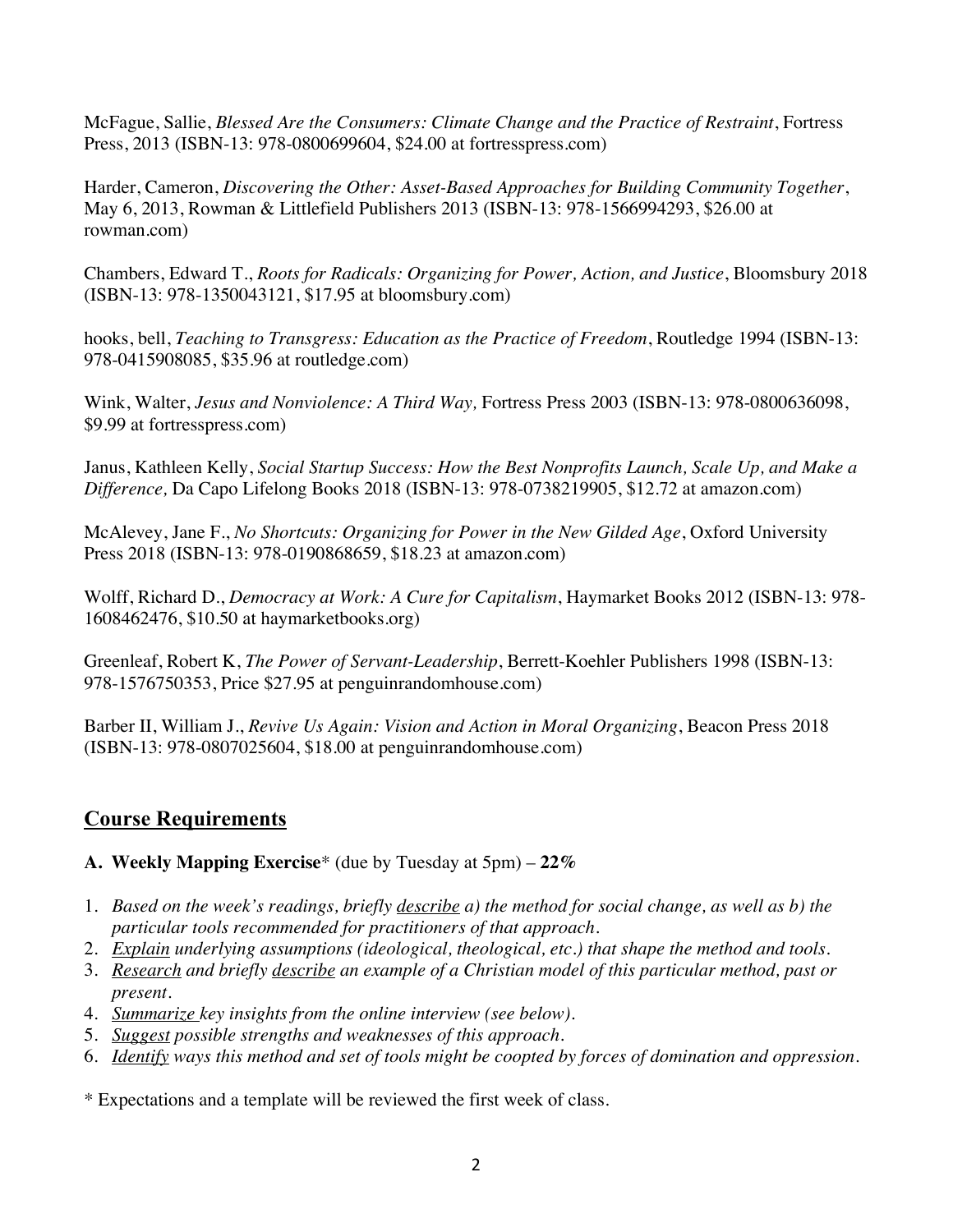| Grading Rubric (11 total submissions) |                                                                                                                                                                                                                                                                            |     |     |  |     |                  |  |
|---------------------------------------|----------------------------------------------------------------------------------------------------------------------------------------------------------------------------------------------------------------------------------------------------------------------------|-----|-----|--|-----|------------------|--|
|                                       | Did I complete each of the required tasks for the assignment?<br>Does the content I provide reflect an accurate summary of the readings?<br>b)<br>Does my analysis suggest a careful engagement with the material?<br>C)<br>d) Do I demonstrate curiosity and imagination? |     |     |  |     |                  |  |
| (No)                                  | (0.0)                                                                                                                                                                                                                                                                      | 0.5 | 1.0 |  | 2.0 | Yes <sup>'</sup> |  |

### **B. Class Participation** – **18%**

*Based on the readings, mapping exercise, and online interview (see below), engage your instructors and classmates in a critical assessment of the week's method and tools, raise for discussion the Christian model you identified, and imagine possibilities for implementation in relation to a particular area of public concern.* 

*In addition to the 2 hours of in-person weekly class, you will be required to view a recorded interview, which will be posted on the course site by Monday morning, in preparation for class each week.* 

*You are expected to be in the classroom by the start of class time. You are allowed only one excused absence, granted if requested ahead of time and if based on legitimate reasons, for the course.* 

| <b>Grading Rubric</b> |                                                 |     |   |                                                                                                                                                                  |    |                                                                                                                                                                                                                                                                           |
|-----------------------|-------------------------------------------------|-----|---|------------------------------------------------------------------------------------------------------------------------------------------------------------------|----|---------------------------------------------------------------------------------------------------------------------------------------------------------------------------------------------------------------------------------------------------------------------------|
|                       | a)<br>b)<br>C)<br>listed in the syllabus?<br>d) |     |   | Was I on time and in attendance for every class period?<br>respectful of my instructors and classmates?<br>completed and my close reading of the assigned texts? |    | Did I demonstrate, verbally and non-verbally, that I was present to, engaged with, and<br>Did I contribute to each class discussion based upon the requirements for participation<br>Were my contributions based upon my preparations for class, including the research I |
| (No)                  |                                                 | 4.5 | 9 | 13.5                                                                                                                                                             | 18 | Yes)                                                                                                                                                                                                                                                                      |

## **C. Interview and Presentation** (choose one Method from weeks 2-12\*) – **25%**

- *1. Read the full text assigned for that week.*
- *2. Interview (via Zoom, recorded) a practitioner skilled in the relevant method and tools that week.\*\**
- *3. Post the recorded interview on the course site for viewing no later than midnight on the Sunday of the week you'll be presenting.*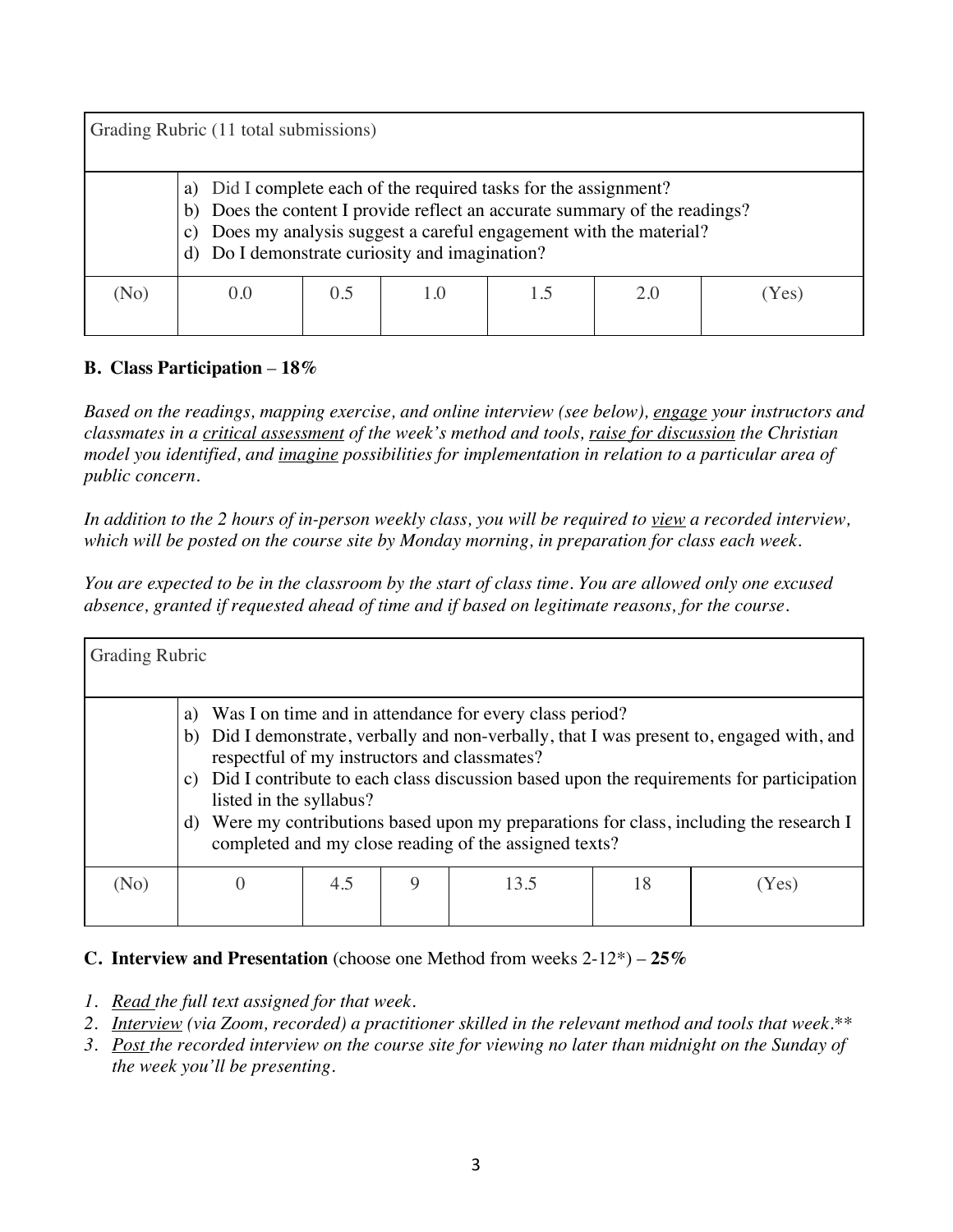*4. Present in class an explanatory and critical overview of the method and tools for the week in relation to the text you've read and the model you've researched (30 min).*

\* Students will sign up for their presentation week the first day of class.

\*\* Practitioners for each of the 11 weeks have already been identified and invited by the instructor. Guidance and a basic template for interviews will be covered the first week of class.

| <b>Grading Rubric</b> |                                                                                                                                                                                                                                                                                                                |  |    |    |    |    |       |  |
|-----------------------|----------------------------------------------------------------------------------------------------------------------------------------------------------------------------------------------------------------------------------------------------------------------------------------------------------------|--|----|----|----|----|-------|--|
|                       | Was my interview effectively facilitated?<br>a)<br>Was my recorded interview posted on time?<br>b)<br>Did my presentation cover the required elements?<br>$\mathbf{c})$<br>Was my overview sufficiently explanatory and critical?<br>$\rm d)$<br>Was my presentation accessible, engaging, and creative?<br>e) |  |    |    |    |    |       |  |
| (No)                  |                                                                                                                                                                                                                                                                                                                |  | 10 | 15 | 20 | 25 | (Yes) |  |

**D. Final Paper** (Due December 10 by class time, 12 pages, double-spaced, Times Roman, 1 inch margins) – **35%**

*Write a final paper, which, 1) based upon the description of a particular matter of social concern and 2) shaped by a theological framework, 3) imagines a new model of Christian public ministry that 4) proposes a particular method and describes the specific tools this model would use to realize public justice.*

| <b>Grading Rubric</b> |                                                                                                                                                                                                                                                                                                                                                                          |  |    |    |    |    |       |  |
|-----------------------|--------------------------------------------------------------------------------------------------------------------------------------------------------------------------------------------------------------------------------------------------------------------------------------------------------------------------------------------------------------------------|--|----|----|----|----|-------|--|
|                       | Does my paper sufficiently address each of the 4 assignment requirements?<br>a)<br>b) Does my paper offer a strong thesis statement within the introduction, are my ideas<br>clearly arranged, well-developed, and convincingly tied to my thesis, and is my<br>writing free of grammatical, spelling, and citation errors?                                              |  |    |    |    |    |       |  |
|                       | Does my paper substantively and accurately engage a breadth of high quality and<br>C)<br>relevant sources to support my thesis?                                                                                                                                                                                                                                          |  |    |    |    |    |       |  |
|                       | Do my analyses and constructive proposals reflect a careful and insightful<br>d)<br>interpretation of differing perspectives, are my respective claims integrated and<br>nuanced, and do my conclusions show promise of advancing public ministerial work<br>toward the realization of justice?<br>Is my class presentation accessible, informative, and engaging?<br>e) |  |    |    |    |    |       |  |
| (No)                  |                                                                                                                                                                                                                                                                                                                                                                          |  | 14 | 21 | 28 | 35 |       |  |
|                       |                                                                                                                                                                                                                                                                                                                                                                          |  |    |    |    |    | (Yes) |  |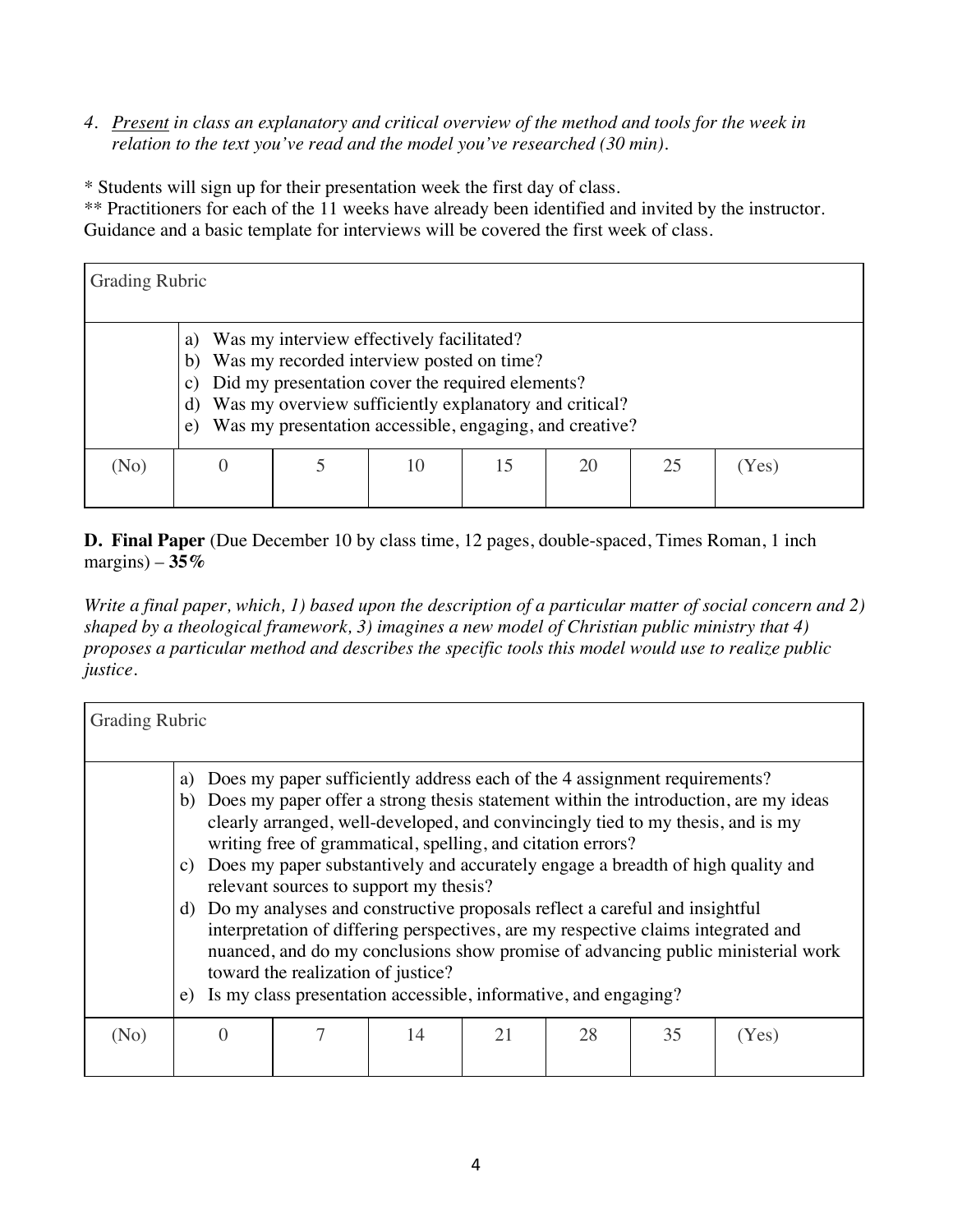| A+       | 73-76     | C            |
|----------|-----------|--------------|
| A        | 70-72     | $C-$         |
| A-       | 67-69     | $D+$         |
| $B+$     | 63-66     | D            |
| B        | $60 - 62$ | $D-$         |
| $B-$     | <60       | $\mathbf{F}$ |
| $\cap_+$ |           |              |
|          |           |              |

# **Academic Policies**

All students are required to abide by the academic policies detailed in the Academic Handbook for the current academic year. The following policies are of particular importance to the successful completion of one's coursework:

## **Writing**

• Academic integrity and plagiarism: (See 19-20 Handbook, 12, 78-83) All professors are required to respond to all suspected incidents of academic dishonesty, especially plagiarism. Repeated incidents of plagiarism or academic dishonesty may result in dismissal from the school.

• Writing and citations: *The Turabian Manual for Writers* and the *Chicago Manual of Style* footnote/bibliography format provide the standard formats for all introductory courses. Basic information on these formats is available online here. In advanced courses an instructor may require another style guide appropriate to the discipline (such as APA). (19-20 Handbook, 84) • Writing Support: The Writing Center at Garrett-Evangelical offers programs to support all students' theological research and writing. See https://www.garrett.edu/studentlife/student-services "Writing Center" for more detailed information.

## **Attendance and Class Participation**

• Inclusivity/Diversity: The basic commitments of the seminary to mutual love and searching for the truth in Christ lead to a principle that in the classroom and in course assignments, persons are always to be respected and ideas are to be freely discussed…. All participants in the teachinglearning process have an obligation to honor and respect varying perspectives on relevant issues. (See 19-20 Handbook, 9) • Attendance and lateness policies: Attendance is required. Students who miss more than 20% of the class sessions (e.g., more than 2 classes in the weekly schedule, a proportionate amount for other class formats) should not expect to pass the class. (19-20 Handbook, 19)

• Some faculty may limit on the usage of electronic devices such as cell phones during class. At the least, all cell phones should be silenced during the whole of a class session.

## **Academic Accommodations**

• Student accommodations for documented conditions should be developed and requested before the beginning of the semester. See the Accessibility, Special Needs, and Disabilities policy and process set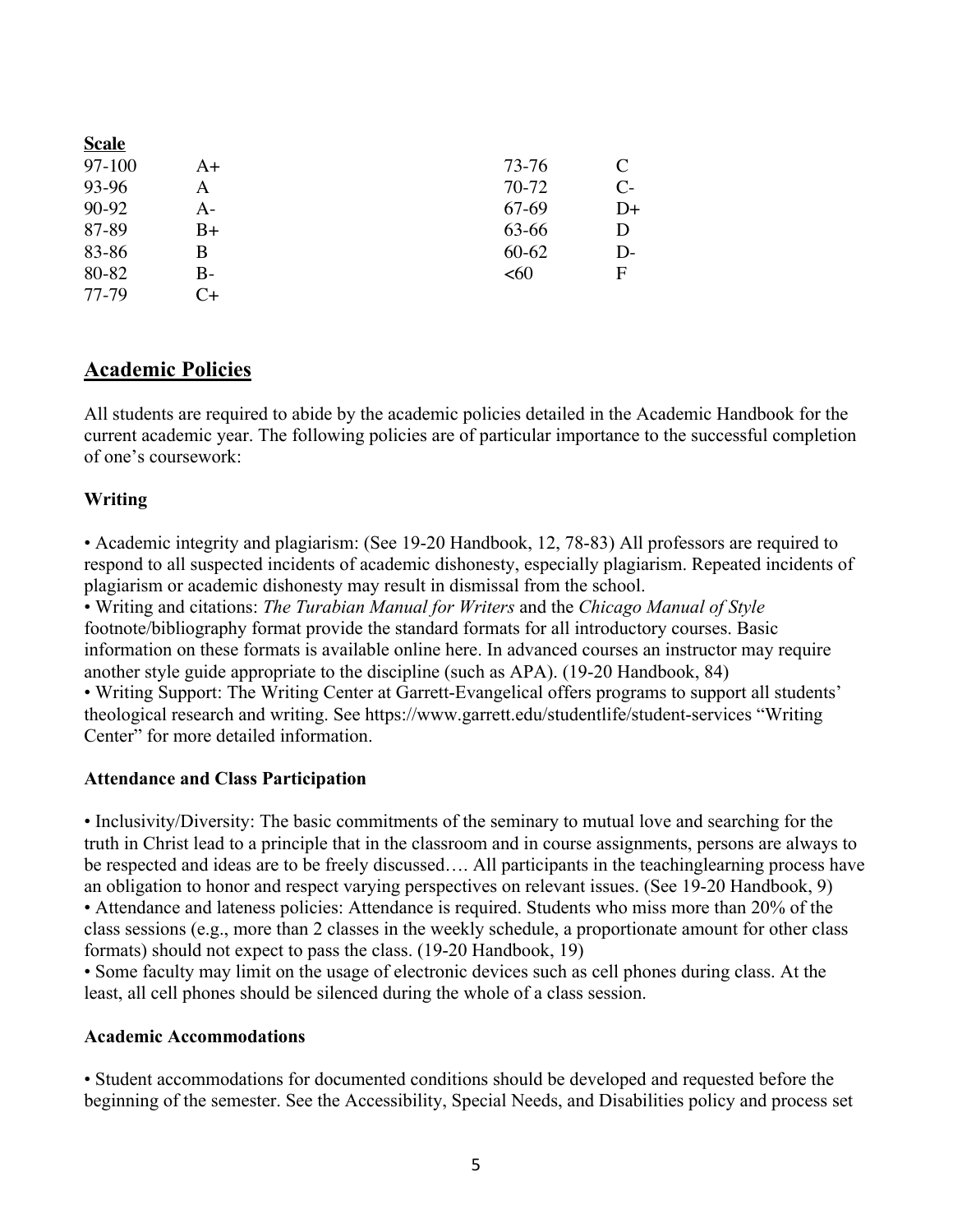out in the Academic Handbook (19-20 Handbook, 12). Such accommodations are developed in consultation with the Registrar.

• Extensions: For Masters students, extensions, if granted, are normally for four weeks following the last day of class in spring and fall semesters or the final due date for coursework for January and summer terms. Extensions may not exceed three months following the end of the term. (19- 20 Handbook, 20)

# **Course Schedule**

### **Week 1 September 8:** Course Introduction

https://thenextsystem.org/learn/stories/index-systemic-trends https://thenextsystem.org/sites/default/files/2017-08/JessicaGordonNembhard.pdf

### **Week 2 September 15:** Systems Change

Brown, Adrienne Maree, *Emergent Strategy: Shaping Change, Changing Worlds* pp. 43-165

### **Week 3 September 22:** Personal Conversion

McFague, Sallie, *Blessed Are the Consumers: Climate Change and the Practice of Restraint* pp. 39-140

#### **Week 4 September 29:** Asset Based Community Development

Harder, Cameron, *Discovering the Other: Asset-Based Approaches for Building Community Together* pp. 1-36, 73-133, 167-184

#### **Week 5 October 6:** Community Organizing

Chambers, Edward T., *Roots for Radicals: Organizing for Power, Action, and Justice* pp. 9-143

#### **Week 6 October 13:** Direct Action

Wink, Walter, *Jesus and Nonviolence: A Third Way* pp. 1-103

#### **Week 7 October 20:** Liberative Education

hooks, bell, *Teaching to Transgress: Education as the Practice of Freedom* pp. 13-75, 129-165